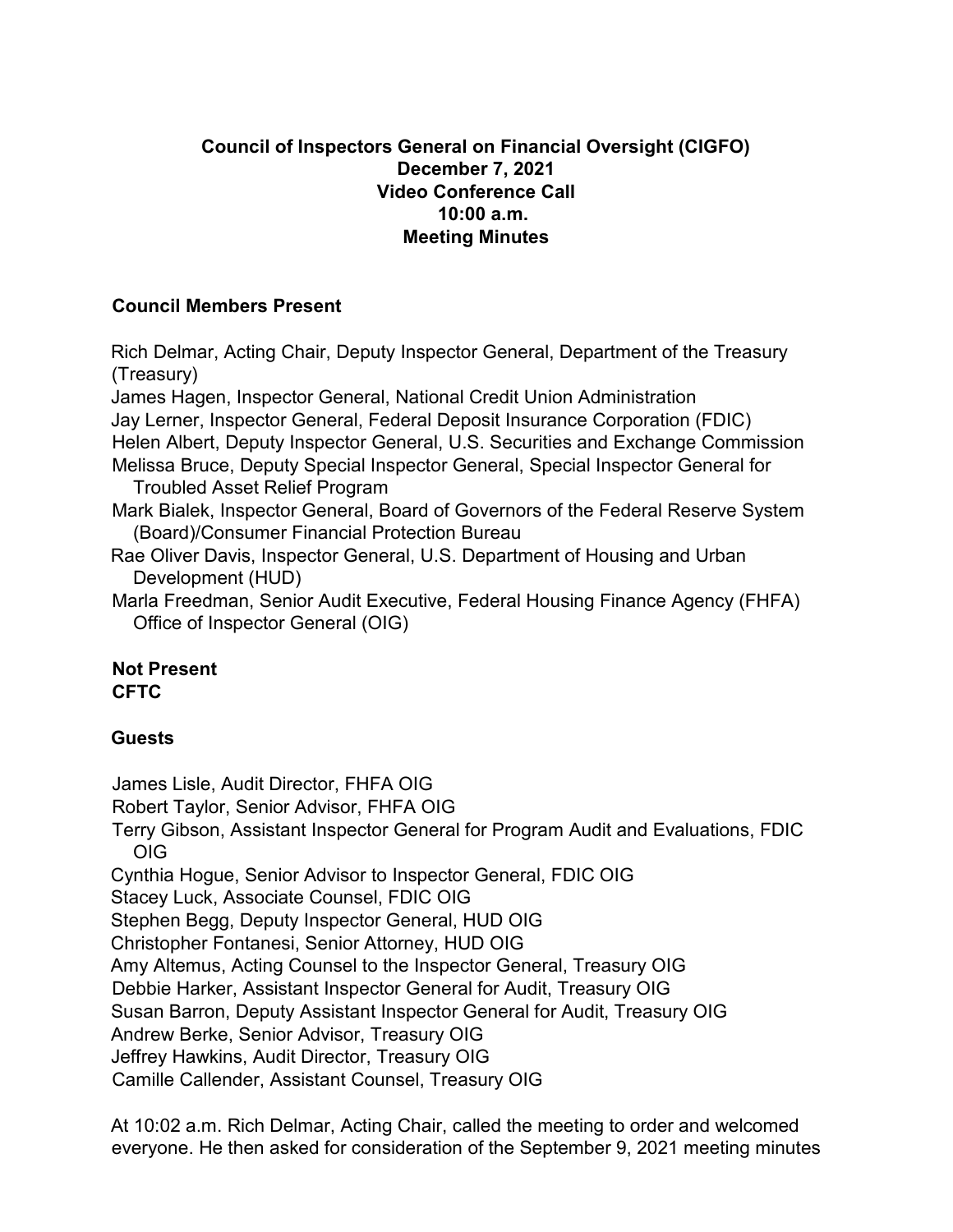and asked if the members had any corrections or additions to the draft. None were noted. Mr. Delmar then called for a motion to approve, which was made and seconded. The minutes were approved by unanimous consent.

Mr. Delmar then introduced Ms. Terry Gibson, FDIC OIG who provided an update on the CIGFO Working Group (WG) Project on *Forward Looking Guidance for Crisis Readiness for the Financial Stability Oversight Council (FSOC)*. On Monday, November 29, 2021, FDIC OIG and Treasury OIG met with senior officials from the Treasury to discuss the report. Treasury requested additional time to prepare and submit additional documentation. The WG asked for confirmation that FSOC conferred with all members on the report and management response. Yesterday (December 6), Treasury confirmed that all FSOC members were consulted and that they were working on another response. The Co-leads will also send an email to all of the individual CIGFO WG participants summarizing this briefing. Also, the WG will prepare a separate request for FSOC to further explain their rationale as to their views regarding the authorities under the Dodd-Frank Wall Street Reform and Consumer Protection Act. Mr. Delmar informed the group that he will try to get an update on Friday during a regular meeting with Treasury counsel. Mr. Lerner expressed the need to obtain FSOC's position in writing. This group will need to decide how to proceed once we get the revised response.

Mr. James Lisle, FHFA OIG, then gave an update on the new CIGFO WG project, *Review of FSOC's and Its Member Agencies' Response to the Executive Order on Climate-Related Financial Risk*. The WG held an internal kick-off meeting on October 21. An entrance conference was held with FSOC on November 2 in which topics discussed included the project's objective and timeline. The WG started work in November and anticipates completing the field work in February. The plan is to report on the results in June. The WG is developing the audit plan using the framework in the Executive Order (EO) 14030. On December 6, the WG had another meeting with FSOC. FSOC is still working on implementing the staff committee discussed in the October 21 *Report on Climate-Related Financial Risk* and expects this to be complete by the end of the month. The external advisory committee will be formed afterwards. The next steps for the WG is to finalize the draft audit plan for circulation to all of the CIGFO members and begin executing field work. Questions and discussion were had regarding the WG's sense of the dedication and seriousness of FSOC and member agencies in addressing climate-related financial risk.

Ms. Camille Callender, Treasury OIG, gave a presentation to the group on EO 14030 and the *Roadmap to Build a Climate-Resilient Economy*. Discussed were the differences between physical and transition risks of climate change. Also discussed was FSOC's *Report on Climate-Related Financial Risk*. The presentation also included links and references to other useful documents. A few members requested copies of the presentation which will be sent to the whole group after the meeting.